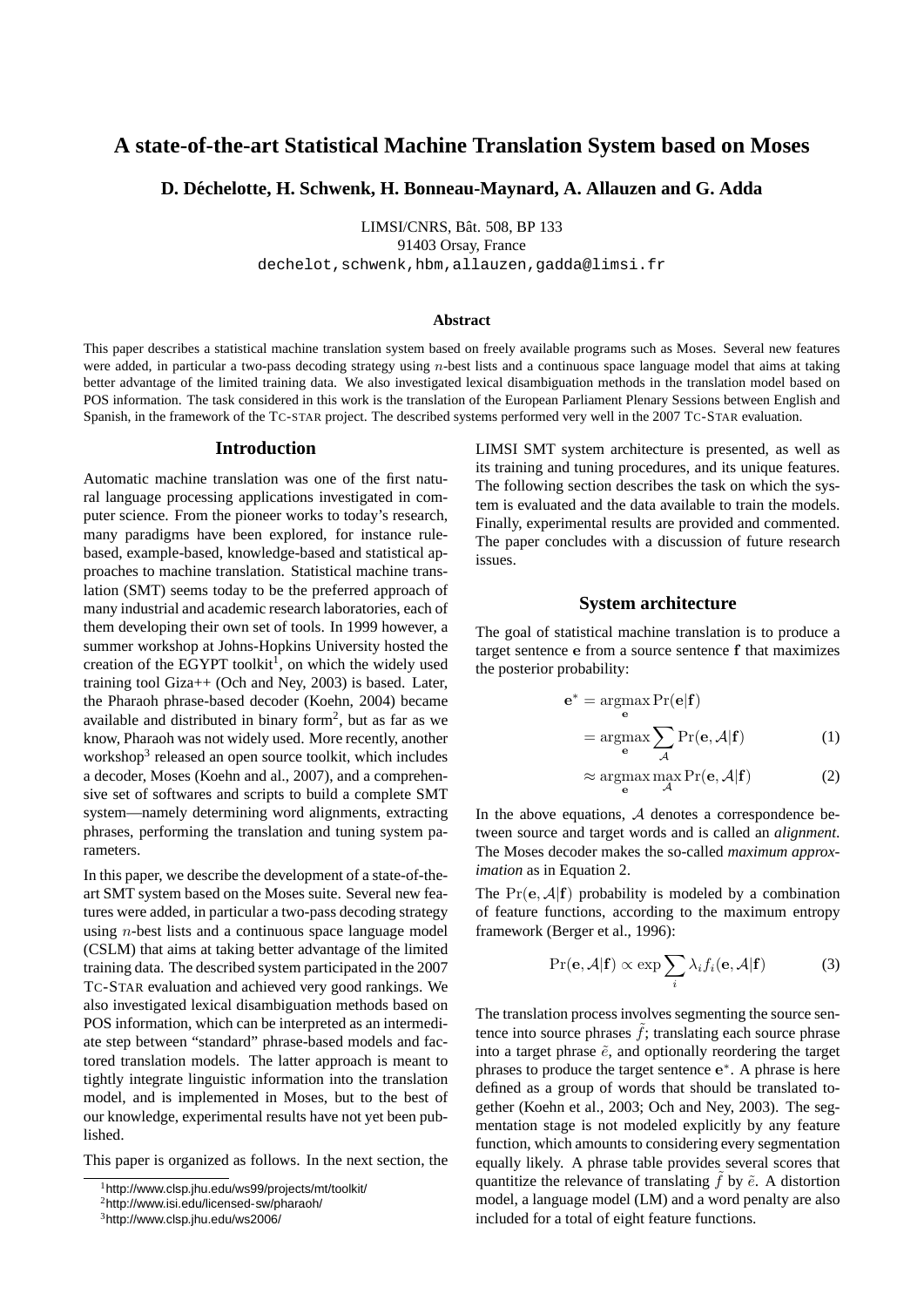

Figure 1: The LIMSI SMT system architecture

## **Phrase table acquisition**

Target-to-source and source-to-target word alignments are first built with Giza++. The intersection of these two alignments is computed and augmented by word alignments present in their union, similarly to the "diag-and" algorithm from (Koehn et al., 2003). Phrase pairs consistent with the obtained alignment are extracted and scored with two relative frequency scores, two lexical scores, and one constant score, that serves as a phrase penalty (or bonus) during decoding.

## **Translation process**

The translation process employs a two-pass strategy and is summarized in Figure 1. In the first pass, Moses generates n-best lists—1000 distinct hypotheses are requested with a standard 3-gram language model and provides eight partial scores for each hypothesis. In the second pass, the n-best lists are rescored with a 4-gram continuous space language model and the final hypothesis is then extracted.

# **Parameter tuning**

Each of the two passes uses its own set of eight weights and is tuned separately, a feature shared with other systems, for instance (Lööf et al., 2006; Cettolo et al., 2005). The second pass is often taken as an opportunity to compute several feature functions on the n-best list, yet after several experiments we chose not to follow this direction. The described system is thus voluntarily simple, with the hope that it will generalize well to new data. We believe that adding many feature functions, especially some that could just be ad hoc fixes to phenomena from the development data, in conjunction with performing a numerical optimization of the  $\lambda_i$  that is unaware of the highly discontinuous nature of BLEU (Papineni et al., 2002), bear the risk of heavily over-fitting the development data. Some experimental evidence for this are provided in the results section.

We use MERT, which is distributed along with the Moses decoder, to tune the first pass. The weights were adjusted to maximize BLEU on the development data after the first



Figure 2: Tuning of second pass parameters with Condor. The dashed box denotes the "black box", needed by Condor, that outputs a BLEU score for a given set of parameters.

pass only. In this phase, a dozen Moses runs are necessary for each MERT optimization, and several optimization runs were started and compared during the system's development.

Tuning for the second pass is performed by Condor (Berghen and Bersini, 2005), which implements an extension of Powell's UOBYQA algorithm (Powell, 2002), and is depicted in Figure 2. The tuning procedure is as follows:

- 0. Using tuned first-pass weights,  $n$ -best lists are generated by Moses. These  $n$ -best lists are then rescored with the continuous space language model.
- 1. The n-best lists are reranked using the current set of weights. The current hypothesis is extracted and scored against the reference translations.
- 2. The obtained BLEU score is passed to *Condor*, which either computes a new set of weights (the algorithm then proceeds to step 1) or detects that a local maximum has been reached and the algorithm stops iterating.

The solution is usually found after about 100 iterations. It is stressed that Moses in only run once and that the whole second pass tuning operates on *n*-best lists.

# **Continuous space language model**

Overall, there are roughly 60 million words of texts available to train the target language models. This is a quite limited amount in comparison to tasks like the NIST machine translation evaluations for which several billion words of newspaper texts are available. Therefore, specific techniques must be deployed to make the most of the limited resources.

In this paper, we propose to use the so-called continuous space language model. The basic idea of this approach is to project the word indices onto a continuous space and to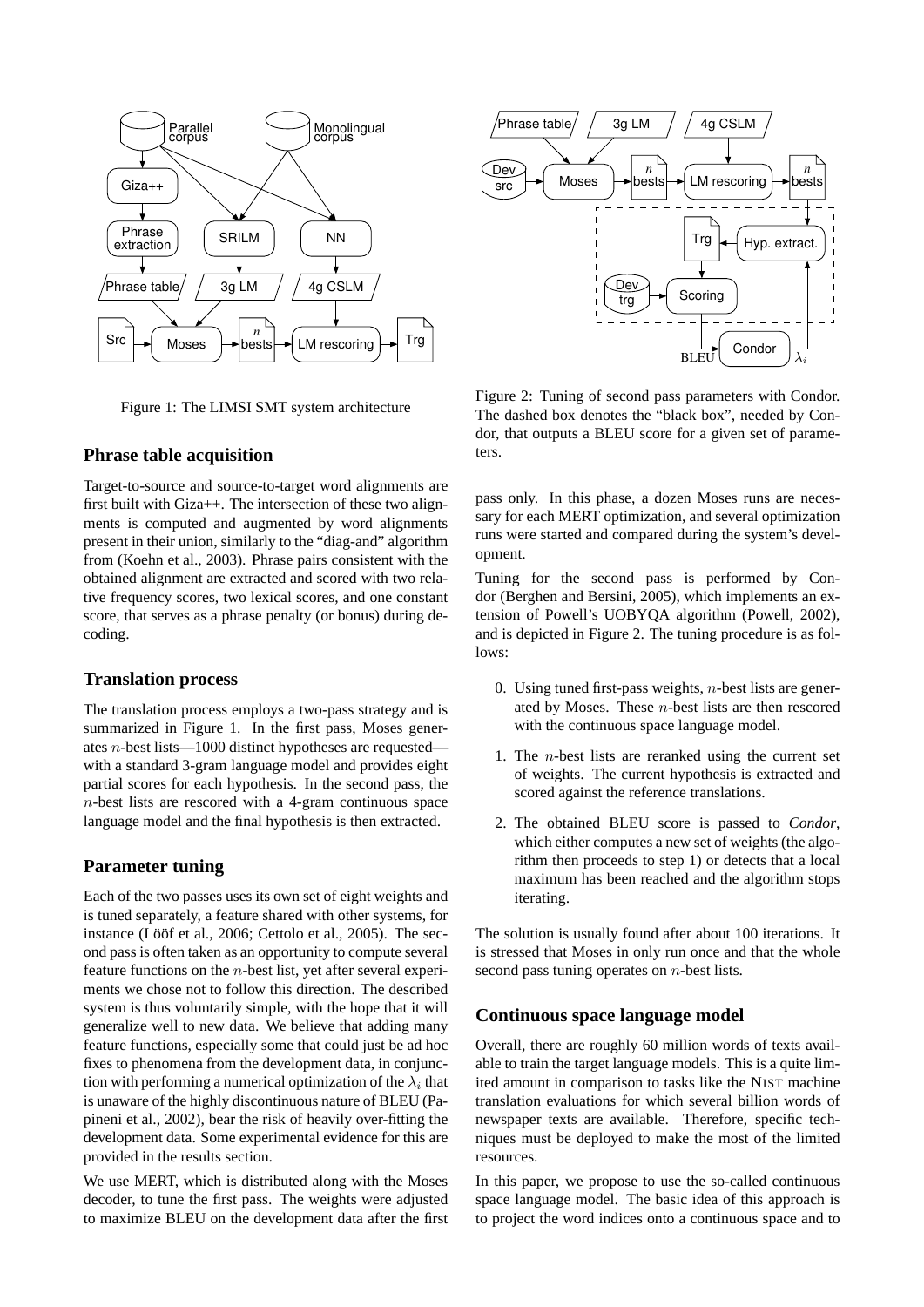

Figure 3: Architecture of the continuous space language model.  $h_i$  denotes the context  $w_{i-n+1}, \ldots, w_{i-1}$ . P is the size of one projection and  $H$  (resp.  $N$ ) is the size of the hidden layer (resp. output layer). When short-lists are used the size of the output layer is much smaller then the size of the vocabulary.

use a probability estimator operating on this space (Bengio et al., 2003). Since the resulting probability functions are smooth functions of the word representation, better generalization to unknown  $n$ -grams can be expected. A neural network can be used to simultaneously learn the projection of the words onto the continuous space and to estimate the *n*-gram probabilities. This is still a *n*-gram approach, but the language model posterior probabilities are "interpolated" for any possible context of length  $n - 1$  instead of backing-off to shorter contexts.

This approach was successfully applied in large vocabulary continuous speech recognition (Schwenk, 2007) and in a state-of-the-art phrase-based system for a small-domain, tourism related task (Schwenk et al., 2006). It is here applied to a broad-domain translation task.

The architecture of the neural network language model is shown in Figure 3. A standard fully-connected multi-layer perceptron is used. The inputs to the neural network are the indices of the  $n - 1$  previous words in the vocabulary  $h_i =$  $w_{i-n+1}, \ldots, w_{i-2}, w_{i-1}$  and the outputs are the posterior probabilities of *all* words of the vocabulary:

$$
P(w_j = i | h_j) \qquad \forall i \in [1, N] \tag{4}
$$

where  $N$  is the size of the vocabulary. The input uses the so-called 1-of- $n$  coding, i.e., the *i*th word of the vocabulary is coded by setting the ith element of the vector to 1 and all the other elements to 0. The *i*th line of the  $N \times P$ dimensional projection matrix corresponds to the continuous representation of the *i*th word. Let us denote  $c_l$  these projections,  $d_j$  the hidden layer activities,  $o_i$  the outputs,  $p_i$  their softmax normalization, and  $m_{jl}$ ,  $b_j$ ,  $v_{ij}$  and  $k_i$  the hidden and output layer weights and the corresponding biases. Using these notations, the neural network performs

the following operations:

 $p_i$ 

$$
d_j = \tanh\left(\sum_l m_{jl} c_l + b_j\right) \tag{5}
$$

$$
o_i = \sum_j v_{ij} d_j + k_i \tag{6}
$$

$$
= e^{o_i} / \sum_{r=1}^{N} e^{o_r}
$$
 (7)

The value of the output neuron  $p_i$  corresponds directly to the probability  $P(w_i = i|h_i)$ .

Training is performed with the standard back-propagation algorithm minimizing the following error function:

$$
E = \sum_{i=1}^{N} t_i \log p_i + \beta \left( \sum_{jl} m_{jl}^2 + \sum_{ij} v_{ij}^2 \right) \tag{8}
$$

where  $t_i$  denotes the desired output, i.e., the probability should be 1.0 for the next word in the training sentence and 0.0 for all the other ones. The first part of this equation is the cross-entropy between the output and the target probability distributions, and the second part is a regularization term that aims to prevent the neural network from over-fitting the training data (weight decay). The parameter  $\beta$  has to be determined experimentally. Training is done using a re-sampling algorithm as described in (Schwenk, 2007).

It can be shown that the outputs of a neural network trained in this manner converge to the posterior probabilities. Therefore, the neural network directly minimizes the perplexity on the training data. Note also that the gradient is back-propagated through the projection-layer, which means that the neural network learns the projection of the words onto the continuous space that is best for the probability estimation task.

In general, the complexity to calculate one probability with this basic version of the neural network language model is dominated by the dimension of the output layer since the size of the vocabulary (up to 100k) is usually much larger than the dimension of the hidden layer (500). Therefore, the output was limited to a *short-list* composed of the s most frequent words, the other language model predictions being performed by a back-off language model. Note that this affects only the output of the neural network, all the words of the word list are considered at the network input.

## **Enrichment with syntactical information**

It is well-known that syntactic structures vary greatly across languages. Spanish, for example, can be considered as a highly inflectional language, whereas inflection plays only a marginal role in English.

Part-of-speech (POS) language models can be used to rerank translation hypotheses, but this requires tagging the  $n$ -best lists generated by the SMT system. This can be difficult since POS taggers are not trained for ill-formed or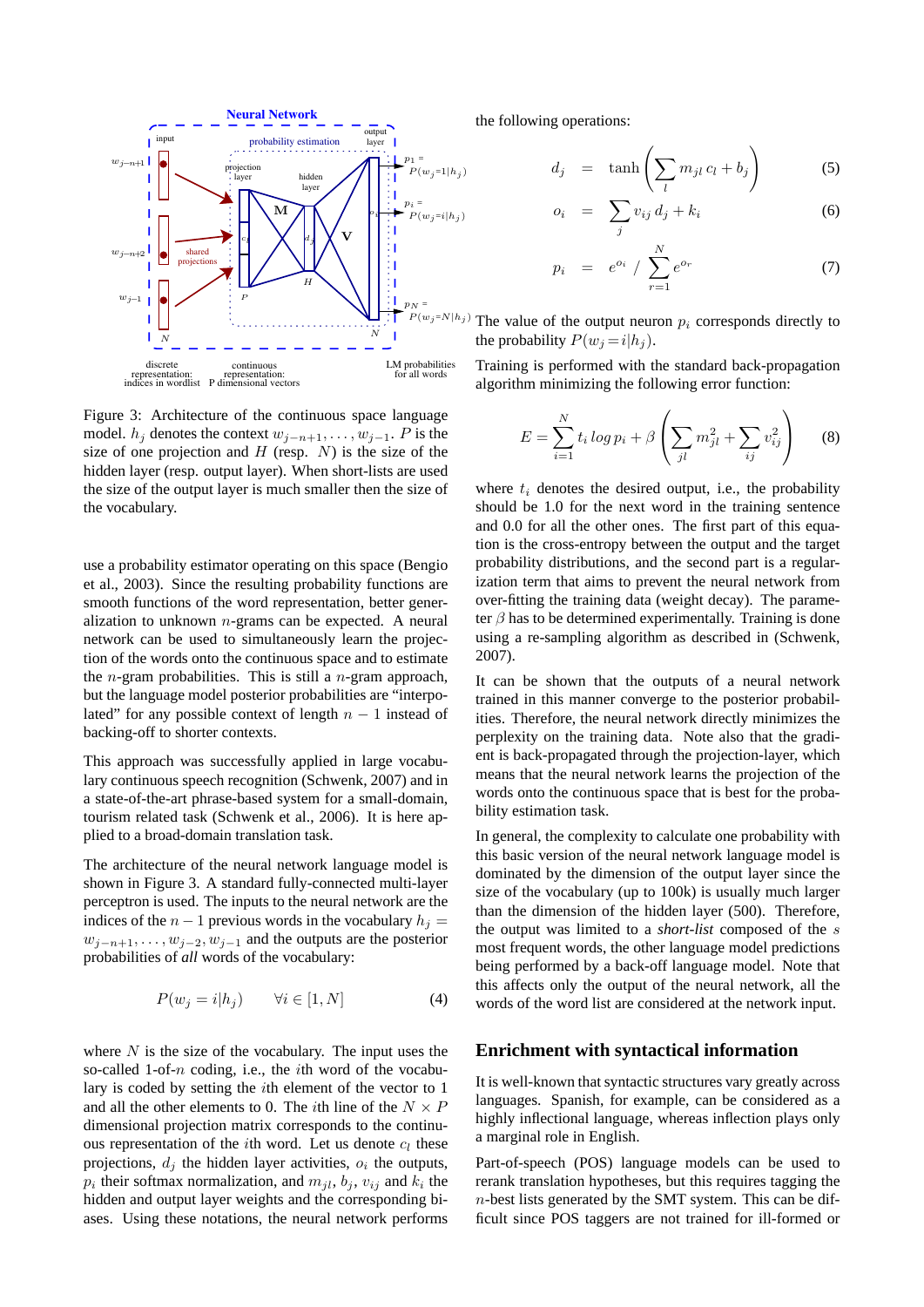English:  $I_{PP}$  declare<sub>VVP</sub> resumed<sub>VVD</sub> the<sub>DT</sub> session<sub>NN</sub> of<sub>IN</sub> the<sub>DT</sub> European<sub>NP</sub> Parliament<sub>NP</sub>

Spanish: declaro $V_L_{fin}$  reanudado $V_L_{adj}$  el<sub>ART</sub> período<sub>NC</sub> de $P_{REP}$  sesiones<sub>NC</sub> del $P_{DEL}$  Parlamento<sub>NC</sub> Europeo<sub>ADJ</sub>

Figure 4: Example of POS-tag enriched bi-text used to train the translation models

incorrect sentences. Finding a method in which morphosyntactic information is used directly in the translation model could help overcome this drawback but also account for the syntactic specificities of both source and target languages.

Therefore, we investigate a translation model which enriches every word with its syntactic category, resulting in a sort of word disambiguation. The *enriched translation units* are a combination of the original word and the POS tag, as shown in Figure 4. The translation system takes a sequence of enriched units as inputs and outputs. This implies that the test data must be POS tagged before translation. Likewise, the POS tags in the enriched output are removed at the end of the process to provide the final translation hypothesis.

This approach also gives the flexibility to rescore the  $n$ -best lists using either a word language model, a POS language model or a language model of enriched units.

POS tagging was performed with the *TreeTagger* (Schmid, 1994). This software provides resources for both of the considered languages and it is freely available. *TreeTagger* is a Markovian tagger that uses decision trees to estimate trigram transition probabilities. The English version is trained on the *PENN treebank* corpus<sup>4</sup> and the Spanish version on the *CRATER* corpus.<sup>5</sup>

## **Tasks and data**

The task considered in this work is the translation of the European Parliament Plenary Sessions (EPPS) between English and Spanish. The following experiments were carried out in the framework of the TC-STAR project, which is envisaged as a long-term effort to advance research in all core technologies for speech-to-speech translation. The training material consists of the minutes edited by the European Parliament in several languages, known as the Final Text Editions (Gollan et al., 2005). These texts were aligned at the sentence level and are used to train the statistical translation models (see Table 1 for some statistics).

Three different conditions are considered in the TC-STAR evaluation: translation of the Final Text Edition (*text*), translation of the transcriptions of the acoustic development data (*verbatim*) and translation of speech recognizer output (*ASR*). Here we only consider the *verbatim* condition, translating between English and Spanish (both ways). Specifics of translating automatic speech transcriptions are described in (Déchelotte et al., 2007). For the *verbatim* task, the development and test data consists of about 30k words. The test data is partially collected in the Spanish Parliament,

|                      |                       | Spanish | English |  |
|----------------------|-----------------------|---------|---------|--|
| Whole                | <b>Sentence Pairs</b> | 1.2M    |         |  |
| parallel             | Total # Words         | 34.1M   | 32.7M   |  |
| corpus               | Vocabulary size       | 129k    | 74k     |  |
| Sentences            | <b>Sentence Pairs</b> | 0.91M   |         |  |
| shorter<br>than $40$ | Total # Words         | 18.5M   | 18.0M   |  |
| words                | Word vocabulary       | 104k    | 71k     |  |

Table 1: Statistics of the parallel texts used to train the statistical machine translation system.

| Corpus               | English | Spanish |
|----------------------|---------|---------|
| <b>EPPS</b>          | 36.5    | 37.8    |
| Audio transcriptions | 1.6     | 0.8     |
| Hansard/Cortes       | 57.7    | 50.4    |

Table 2: Number of words (in millions) of the various mono-lingual corpora.

which results in a small mismatch between the training and the test data. Scoring is case sensitive, includes punctuation marks and uses two reference translations.<sup>6</sup>

Additional mono-lingual data is used to train the target language models. Audio transcriptions of European parliament sessions are available in English and Spanish, and transcriptions from the Spanish parliament are available as well. A third and last mono-lingual data source was the British Hansard corpus (proceedings of the British parliament) and the Cortes corpus (proceedings of the Spanish parliament). Word counts are collected in Table 2.

# **Parallel corpus filtering**

The distributed corpus includes some meta-information, for instance speaker names, and session dates and topics. This information was discarded by stripping out all lines containing an angle bracket (< or >). The parallel data occasionally contains sentences with no translations, which have to be deleted from the translation model training set.

Additionally, sentence pairs that did not seem to be actually translations of each other were removed. The pruning criteria only relies on the number of characters of the source sentence and its alleged translation. Specifically, if one of the sentences is less than 10 times shorter than its

<sup>4</sup>http://www.cis.upenn.edu/∼treebank

<sup>5</sup>http://www.comp.lancs.ac.uk/linguistics/crater/corpus.html

<sup>6</sup>See http://www.elda.org/en/proj/tcstar-wp4/ for details on the specifications and the available training data.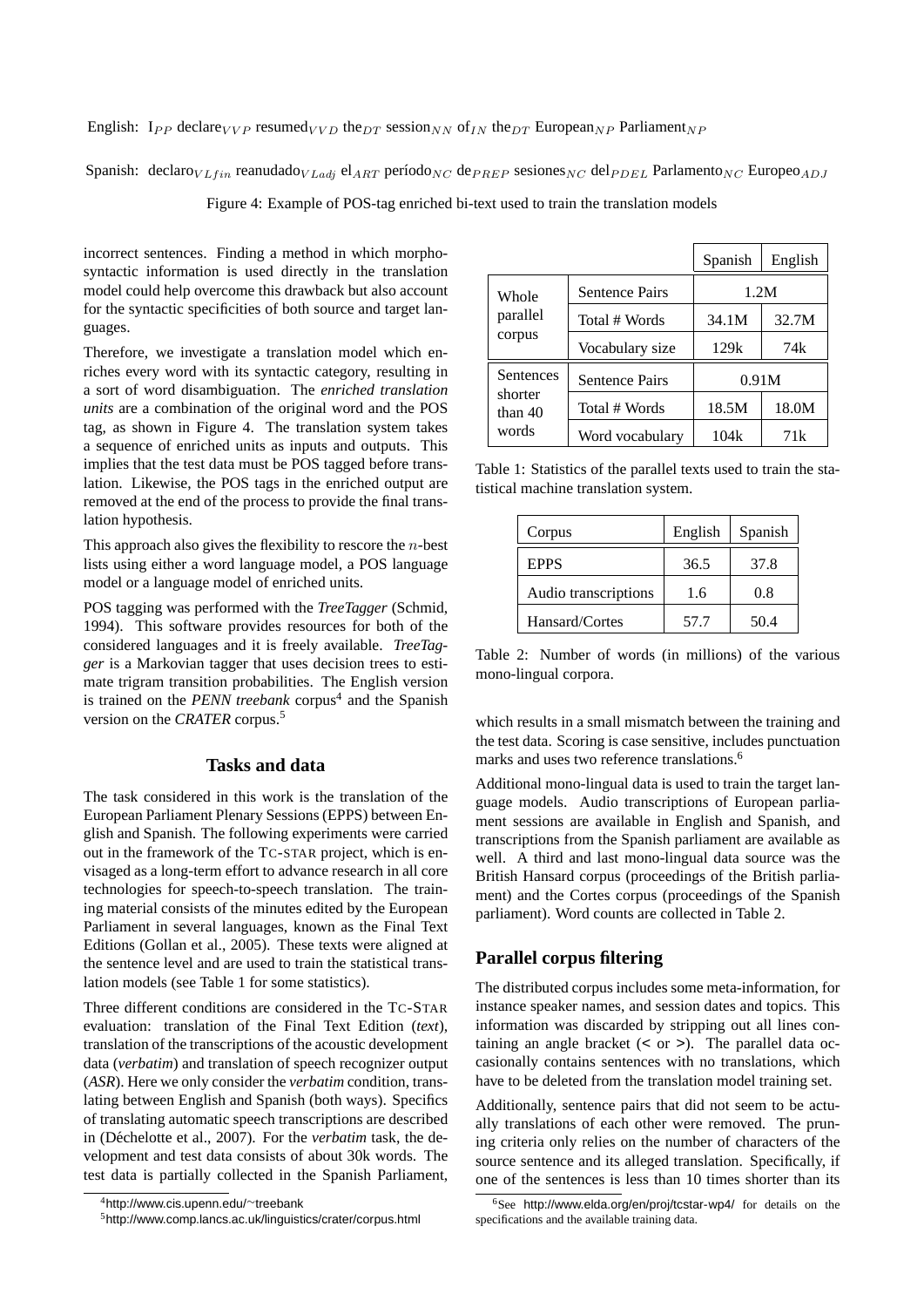counterpart, or less than 4 times shorter but longer than 20 characters, the sentence pair is dismissed.

The parallel texts were converted from UTF-8 to Latin1 encoding. This process highlighted a great number of spurious symbols, some of which could be semi-automatically corrected. For example, the character  $\acute{n}$  occurred 67 times and ought to be replaced by the character  $\tilde{n}$ , and all 15 occurrences of the character  $\sigma$  found in the original data were actually meant to be 6.

As English and Spanish words can be adequately represented in Latin1 encoding, the only "valid" uses of UTF-8 stem from proper names, which had to be artificially converted to Latin1 and for which the correct UTF-8 form is restored after translation. This process was again the opportunity to detect and fix normalization issues, as proper nouns containing non-latin characters were frequently mistyped. As an example, the correct spelling of  $Mido\$ sević appears only three times in the corpus, whereas various spellings with one or zero accentuated characters appear several hundred times.

# **Language dependent preprocessing**

The translation model is trained on parallel texts extracted from the European Parliament website<sup>7</sup>, whose format differ from the "verbatim" format in several ways:

| Original training data                                                                                | <b>Verbatim condition</b>                                                                                              |
|-------------------------------------------------------------------------------------------------------|------------------------------------------------------------------------------------------------------------------------|
| Case follows common<br>orthographic conventions,<br>the first word in the<br>sentence is capitalized. | True case: the first word in<br>the sentence is not capital-<br>ized, unless it corresponds<br>to its normal spelling. |
| Some punctuation marks<br>next to words without<br>space, as normal.                                  | Punctuation marks sepa-<br>rated from words.                                                                           |
| Number, dates, and other<br>quantities in digits or ab-<br>breviated.                                 | Number, dates, and other<br>quantities explicited in<br>words.                                                         |
| Text edited for fluency.                                                                              | Speech transcription, with<br>disfluencies.                                                                            |

Some of the work of adapting the training data to the evaluation condition had already been done in-house for the Speech-To-Text (STT) task, yet several aspects had to be modified specifically for the machine translation task. This includes a few "obvious" normalizations, e.g. for some key words (Mister or Mr., señor or Sr., etc) and acronyms (as some acronyms are spelled out for the speech recognition task).

In English, several criteria to split words at hyphens have been compared. An algorithm that relies on a word list and splits compounds very conservatively was found to outperform the "baseline" word splitting algorithm deployed in our STT system by roughly 0.5 BLEU, as measured in the early stages of the translation system development. For example, numbers like forty-two and compounds like pro-European may be split for the STT task but are better translated when left in one token.

#### **Experimental results**

In this section, detailed results of the different variants of our system are provided. Design decisions and parameter tuning were performed on the development data (Dev06), and the generalization behavior was estimated on the test data of last year's TC-STAR evaluation (Test06). For this, the system was run with exactly the same parameters than those used on the development data, without further tuning. The systems also participated in the official evaluation organized by the TC-STAR consortium in February 2007. Results of our systems are provided here for completeness (Test07).

# **Performance of the target language models**

The first pass of the translation process  $(n$ -best list generation with Moses) makes use of 3-gram back-off language models. The models for English were trained on the EPPS data, the transcriptions of the audio data and the Hansard corpus. The models for Spanish were trained on the EPPS data, the transcriptions of the European and Spanish parliament audio data and the proceedings of the Spanish Parliament. For each language, three independent language models were first built on each corpus and then linearly interpolated so as to minimize perplexity on the development data.

The continuous space language model was trained on exactly the same data. The shortlist length was set to 8k for both languages. The continuous space language model is not used alone but interpolated with several  $n$ -gram models. First of all, the neural network and the reference backoff models are interpolated together—this always improved performance since both seem to be complementary. Second, several neural networks with different sizes of the continuous representation were trained and interpolated together. This usually achieves better generalization behavior than training one larger neural network. The interpolation coefficients were calculated by optimizing perplexity on the development data, using an EM procedure. The obtained values are about 0.3 for the back-off language model, the rest being roughly equally distributed over the continuous space language models. This interpolation is used in all our experiments. For the sake of simplicity we will still call

| Language | <b>Back-off LM</b> | <b>CSLM</b> |        |
|----------|--------------------|-------------|--------|
|          | 3-gram             | 4-gram      | 4-gram |
| English  | 134.5              | 123.4       | 102.7  |
| Spanish  | 70.3               | 64.0        | 54.5   |

Table 3: Perplexities on the development data for back-off and continuous space language models (CSLM).

<sup>7</sup>http://www.europarl.europa.eu/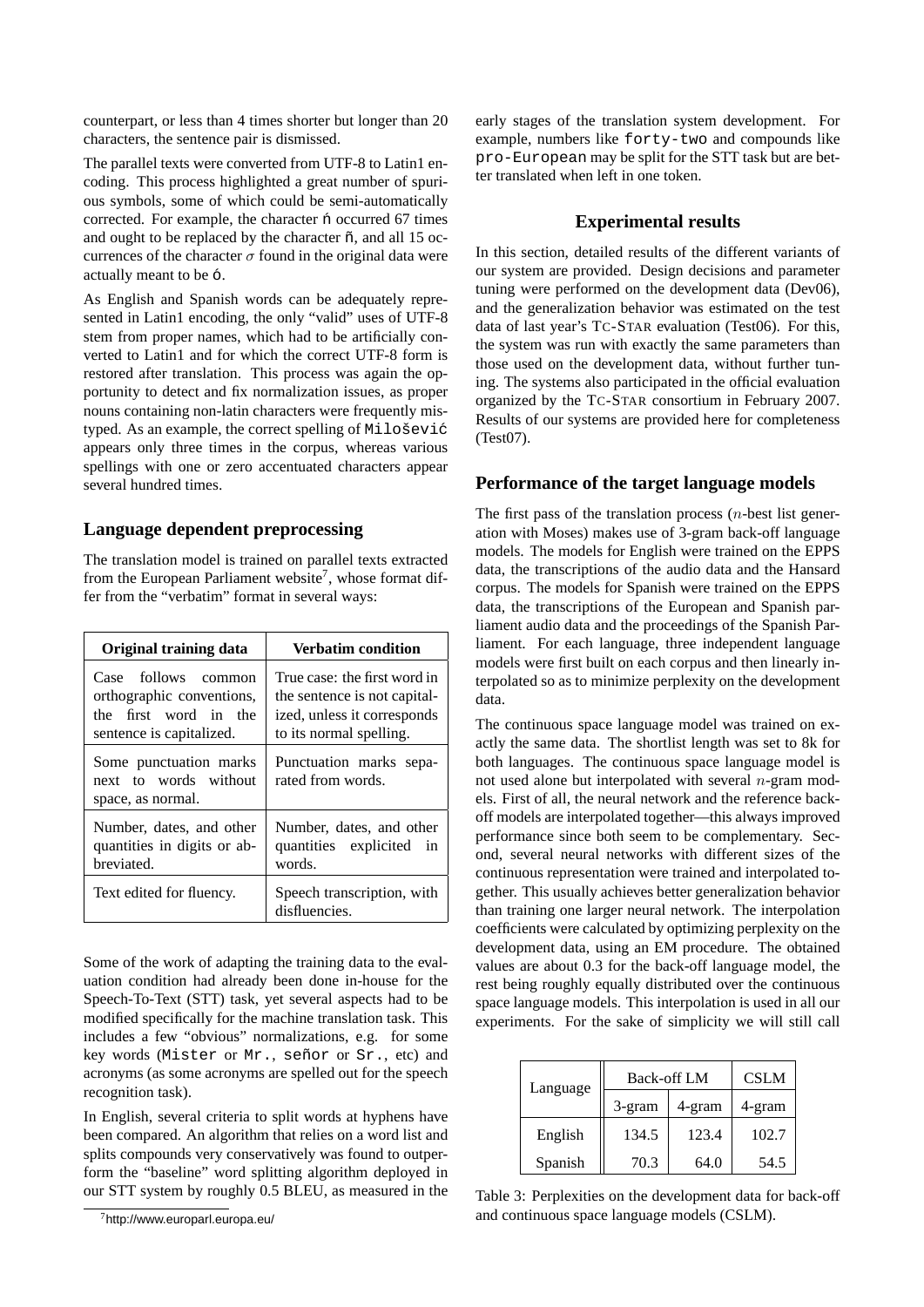| Translation                   | Translation | Dev06 |       | Eval06      |       | Eval07 |             |       |       |             |
|-------------------------------|-------------|-------|-------|-------------|-------|--------|-------------|-------|-------|-------------|
| direction                     | units       | 3g    | 4g    | <b>CSLM</b> | 3g    | 4g     | <b>CSLM</b> | 3g    | 4g    | <b>CSLM</b> |
| $Spanish \rightarrow English$ | words       | 47.20 | 47.64 | 48.26       | 50.96 | 51.23  | 51.66       | 48.42 | 48.67 | 49.19       |
| $English \rightarrow Spanish$ | words       | 48.78 | 49.39 | 50.15       | 48.38 | 49.06  | 50.20       | 49.19 | 50.17 | 51.04       |
|                               | enriched    | 48.92 | 49.45 | 50.30       | 48.71 | 49.00  | 49.96       | 49.13 | 49.91 | 51.04       |

Table 4: BLEU scores on the development and test data. CSLM denotes the continuous space language model.

this the continuous space language model. Table 3 summarizes the perplexities of all the language models used in our system.

## **Translation performance**

Table 4 gives a result summary of the developed systems for both translation directions. When translating from Spanish to English, the BLEU score increases by about 0.4 on the development data and 0.3 on the test data when rescoring the  $n$ -best lists with a 4-gram language model. The continuous space language model achieves an additional improvement of 0.6 BLEU on the development data and up to 0.5 on the test data. Good language models seem to be more important when translating to Spanish. The use of a 4-gram gives an 0.6 improvement and the continuous space language model brings another 0.8 BLEU. Our systems also exhibits a very good generalization behavior: the improvements obtained on the test data are as good or even exceed those observed on the development data. The importance of the Spanish language model when translating from English can be explained by the additional inflections present in Spanish: the target language model is then crucial to select the correct inflected forms.

Table 5 provides additional automatic evaluation metrics, as well as the result range for all systems in the 2007 TC-STAR evaluation. The systems described in this paper ranked first in the English to Spanish translation task and in third position when translating from Spanish to English. Interestingly, our systems achieved poorer rankings on the development data (results not detailed here). This can be seen as experimental evidence that "simple" systems may generalize better than systems with many feature functions.

|                   | <b>BLEU</b>                  | <b>NIST</b>      | mWER            | mPER            |
|-------------------|------------------------------|------------------|-----------------|-----------------|
| $S \rightarrow E$ | 49.19                        | 10.67            | 39.8%           | 27.4%           |
|                   | $(42.95-49.60)$ (9.81-10.83) |                  | $(39.7 - 44.9)$ | $(27.4 - 31.7)$ |
| $E \rightarrow S$ | 51.04                        | 10.29            | 37.9%           | 28.8%           |
|                   | $(37.39 - 51.04)$            | $(8.38 - 10.34)$ | $(37.1 - 51.4)$ | $(28.8 - 38.3)$ |

Table 5: Automatic evaluation metrics of the 2007 TC-STAR evaluation of our system and the result range from all the participants (in parentheses).

Minor improvements in the BLEU scores were obtained using much larger  $n$ -best lists (up to 10,000 were tried), but at the expense of a prohibitive processing time.

# **Lexical disambiguation**

Lexical disambiguation based on POS information has only been applied when translating from English to Spanish (Bonneau Maynard et al., 2007). The results are summarized in the last line of Table 4. Although small improvements may be observed on the development data, they do not carry over to the test data. Still, it can be noticed that the enriched unit system always outperforms the baseline word system after the first pass; but there is no significant difference after rescoring the n-best lists with the continuous space language model. We conjecture that both approaches correct the same translation problems.

The results reported in Table 4 were obtained by rescoring with word language models, even in the last row. We believe that it is necessary to use the enriched representation also in the language models in order to take full advantage of the disambiguation in the translation model. Rescoring with simple POS language models was tried, but without success. We are now working on the use of factored language models (Bilmes and Kirchhoff, 2003) that simultaneously use the word and POS information.

Figure 5 shows comparative translation examples from the baseline and the enriched translation systems. In the first example, the baseline system outputs "*durante los ultimos ´ sesiones*" where the enriched translation system produces "en los últimos períodos de sesiones", a better translation that may be attributed to the introduction of the masculine word "*periodos*", allowing the system to build a syntactically correct sentence. In the second example, the syntactical error "*no puede ser un cierto reconocimiento*" produced by the baseline system induces an incorrect meaning of the sentence, whereas the enriched translation system hypothesis "*existe un cierto reconocimiento*" is both syntactically and semantically correct. These examples could be seen as experimental evidence that lexical disambiguation seems to improve the translation quality although this is not necessarily measured by the BLEU score.

#### **Conclusion**

This paper described a statistical machine translation system based on freely available programs such as Moses. The task considered is the translation of the European Parliament Plenary Sessions between English and Spanish, in the framework of the TC-STAR project. A two-pass decoding strategy was described, which enabled the use of a continuous-space language model in order to take better advantage of the limited amount of in-domain language model